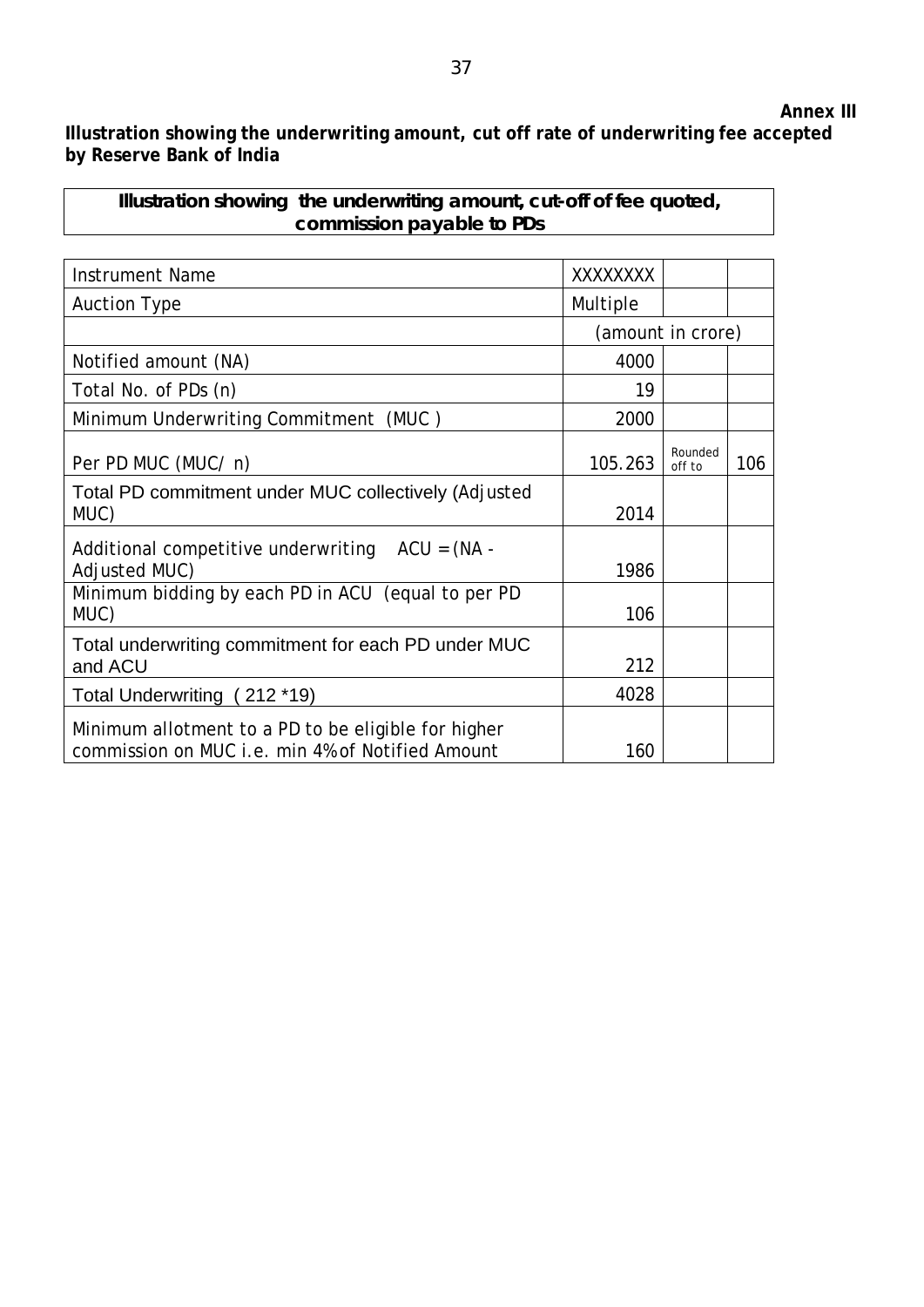| S.<br><b>No</b>                                                                                            | PDs<br>participated<br>in U/W<br>auction | Amount<br>of bid<br>in ACU<br>(Rs.<br>Crore) | Cumulative<br>Amount<br>(Rs. Cr) | Underwriting<br>fee (in paise<br>$/$ Rs. 100)       | Amount<br>of bid *<br>U/w<br>fee | Remarks                     | Weighted<br>Average<br>underwriting<br>fee (paise /<br>Rs.100) |
|------------------------------------------------------------------------------------------------------------|------------------------------------------|----------------------------------------------|----------------------------------|-----------------------------------------------------|----------------------------------|-----------------------------|----------------------------------------------------------------|
| 1                                                                                                          | Α                                        | 150                                          | 150                              | 1.52                                                | 228.00                           |                             | 1.52                                                           |
| $\overline{2}$                                                                                             | B                                        | 155                                          | 305                              | 2.56                                                | 396.80                           |                             | 2.05                                                           |
| 3                                                                                                          | А                                        | 60                                           | 365                              | 3.50                                                | 210.00                           | <b>Three</b><br>lowest bids | 2.29                                                           |
| 4                                                                                                          | $\mathcal{C}$                            | 95                                           | 460                              | 3.70                                                | 351.50                           |                             | 2.58                                                           |
| 5                                                                                                          | B                                        | 200                                          | 660                              | 3.94                                                | 788.00                           |                             | 2.99                                                           |
| 6                                                                                                          | B                                        | 25                                           | 685                              | 4.00                                                | 100.00                           |                             | 3.03                                                           |
| $\overline{7}$                                                                                             | D                                        | 120                                          | 805                              | 4.00                                                | 480.00                           |                             | 3.17                                                           |
| 8                                                                                                          | E                                        | 95                                           | 900                              | 4.49                                                | 426.55                           |                             | 3.31                                                           |
| 9                                                                                                          | F                                        | 70                                           | 970                              | 4.50                                                | 315.00                           |                             | 3.40                                                           |
| 10                                                                                                         | G                                        | 50                                           | 1020                             | 4.75                                                | 237.50                           |                             | 3.46                                                           |
| 11                                                                                                         | E                                        | 115                                          | 1135                             | 4.90                                                | 563.50                           |                             | 3.61                                                           |
| 12                                                                                                         | $\mathsf C$                              | 90                                           | 1225                             | 4.94                                                | 444.60                           |                             | 3.71                                                           |
| 13                                                                                                         | F                                        | 220                                          | 1445                             | 4.95                                                | 1089.00                          |                             | 3.90                                                           |
| 14                                                                                                         | G                                        | 200                                          | 1645                             | 5.00                                                | 1000.00                          |                             | 4.03                                                           |
| 15                                                                                                         | $\overline{\mathsf{H}}$                  | 120                                          | 1765                             | 5.00                                                | 600.00                           |                             | 4.10                                                           |
| 16                                                                                                         |                                          | 120                                          | 1885                             | 5.00                                                | 600.00                           |                             | 4.15                                                           |
| 17                                                                                                         |                                          | 109                                          | 1994                             | 5.00                                                | 545.00                           | <b>CUT-OFF</b>              | 4.20                                                           |
| 18                                                                                                         |                                          | 25                                           | 2019                             | 5.50                                                | 137.50                           |                             | 4.22                                                           |
| 19                                                                                                         | J                                        | 120                                          | 2139                             | 5.94                                                | 712.80                           |                             | 4.31                                                           |
| 20                                                                                                         | K                                        | 120                                          | 2259                             | 6.00                                                | 720.00                           |                             | 4.40                                                           |
| 21                                                                                                         | L                                        | 120                                          | 2379                             | 6.00                                                | 720.00                           |                             | 4.48                                                           |
| 22                                                                                                         | M                                        | 55                                           | 2434                             | 6.50                                                | 357.50                           |                             | 4.53                                                           |
| 23                                                                                                         | N                                        | 120                                          | 2554                             | 6.94                                                | 832.80                           |                             | 4.64                                                           |
| 24                                                                                                         | 0                                        | 120                                          | 2674                             | 7.00                                                | 840.00                           |                             | 4.75                                                           |
| 25                                                                                                         | P                                        | 120                                          | 2794                             | 7.00                                                | 840.00                           |                             | 4.84                                                           |
| 26                                                                                                         | Q                                        | 120                                          | 2914                             | 7.00                                                | 840.00                           |                             | 4.93                                                           |
| 27                                                                                                         | R                                        | 106                                          | 3020                             | 8.00                                                | 848.00                           |                             | 5.04                                                           |
| 28                                                                                                         | S                                        | 106                                          | 3126                             | 8.50                                                | 901.00                           |                             | 5.16                                                           |
| 29                                                                                                         | M                                        | 80                                           | 3206                             | 9.00                                                | 720.00                           |                             | 5.25                                                           |
| 30                                                                                                         | К                                        | 100                                          | 3306                             | 9.25                                                | 925.00                           |                             | 5.38                                                           |
| Rate of commission payable to PDs on MUC for those who<br>have been allotted an amount >= 4% of ACU amount |                                          |                                              |                                  | 4.20<br>(weighted average of all allotted bids)     |                                  |                             |                                                                |
| Rate of commission payable to other PDs on MUC                                                             |                                          |                                              |                                  | 2.29<br>(weighted average of the three lowest bids) |                                  |                             |                                                                |

**Bids submitted under Additional Competitive Underwriting Auction**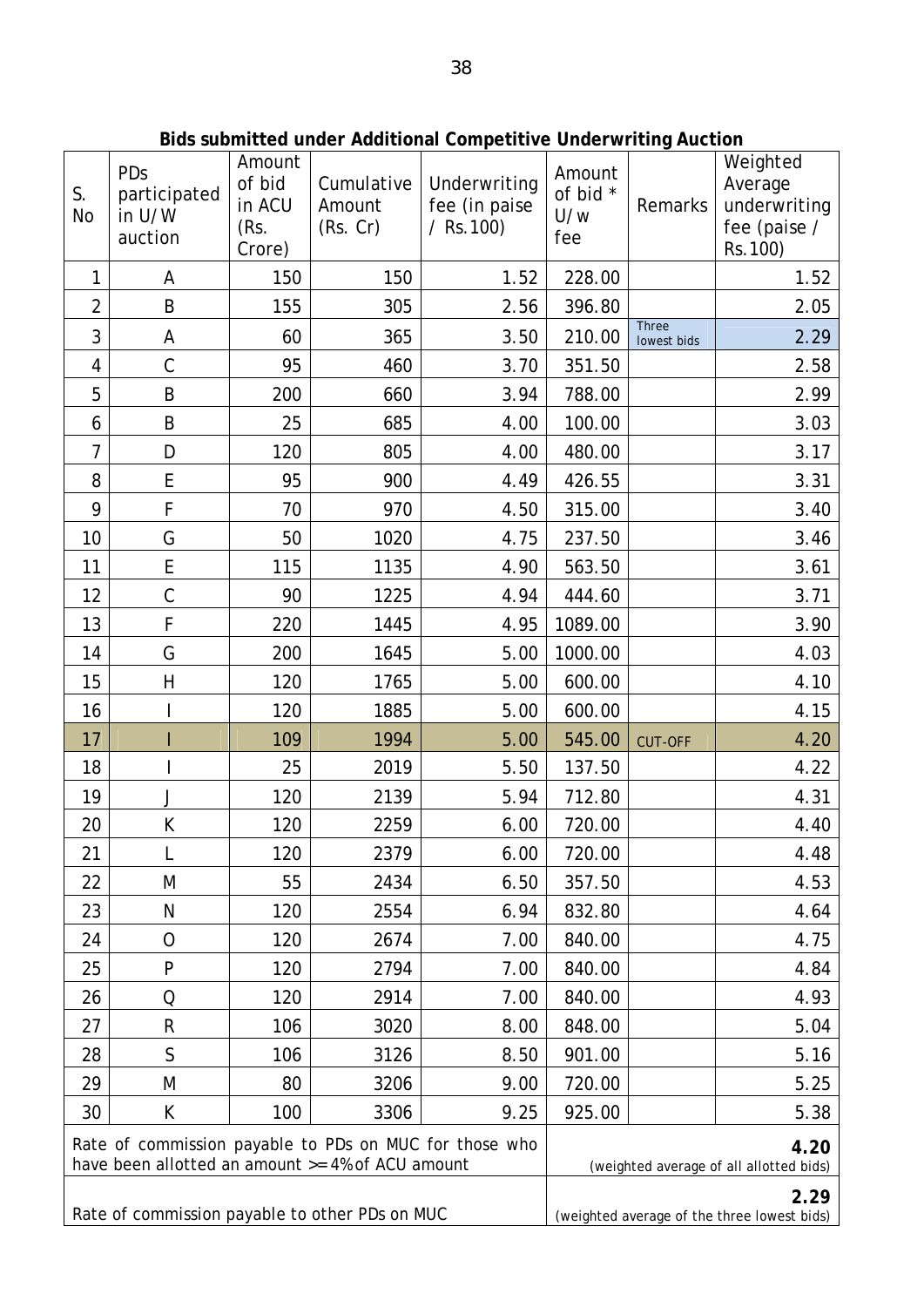| PD Wise eligible commission on ACU and ACU Allotment |                                          |                                                    |                                                       |  |  |  |  |
|------------------------------------------------------|------------------------------------------|----------------------------------------------------|-------------------------------------------------------|--|--|--|--|
| [a]                                                  | [b]                                      | [c]<br>[d]={[b]*10000000*[c]/100}/100              |                                                       |  |  |  |  |
| Successful<br>PDs                                    | Successful<br>bids in<br>ACU (Rs.<br>Cr) | Underwriting<br>fee bid<br>(in paise /<br>Rs. 100) | <b>Bid wise commission</b><br>payable on ACU (In Rs.) |  |  |  |  |
| А                                                    | 150                                      | 1.52                                               | 228,000.00                                            |  |  |  |  |
| А                                                    | 60                                       | 3.50                                               | 210,000.00                                            |  |  |  |  |
| <b>A</b> Total                                       | 210                                      |                                                    | 438,000.00                                            |  |  |  |  |
| B                                                    | 155                                      | 2.56                                               | 396,800.00                                            |  |  |  |  |
| B                                                    | 200                                      | 3.94                                               | 788,000.00                                            |  |  |  |  |
| Β                                                    | 25                                       | 4.00                                               | 100,000.00                                            |  |  |  |  |
| <b>B</b> Total                                       | 380                                      |                                                    | 1,284,800.00                                          |  |  |  |  |
| C                                                    | 95                                       | 3.70                                               | 351,500.00                                            |  |  |  |  |
| C                                                    | 90                                       | 4.94                                               | 444,600.00                                            |  |  |  |  |
| <b>C</b> Total                                       | 185                                      |                                                    | 796,100.00                                            |  |  |  |  |
| D                                                    | 120                                      | 4.00                                               | 480,000.00                                            |  |  |  |  |
| <b>D</b> Total                                       | 120                                      |                                                    | 480,000.00                                            |  |  |  |  |
| E                                                    | 95                                       | 4.49                                               | 426,550.00                                            |  |  |  |  |
| E                                                    | 115                                      | 4.90                                               | 563,500.00                                            |  |  |  |  |
| <b>E</b> Total                                       | 210                                      |                                                    | 990,050.00                                            |  |  |  |  |
| F                                                    | 70                                       | 4.50                                               | 315,000.00                                            |  |  |  |  |
| F                                                    | 220                                      | 4.95                                               | 1,089,000.00                                          |  |  |  |  |
| <b>F</b> Total                                       | 290                                      |                                                    | 1,404,000.00                                          |  |  |  |  |
| G                                                    | 50                                       | 4.75                                               | 237,500.00                                            |  |  |  |  |
| G                                                    | 200                                      | 5.00                                               | 1,000,000.00                                          |  |  |  |  |
| <b>G</b> Total                                       | 250                                      |                                                    | 1,237,500.00                                          |  |  |  |  |
| Η                                                    | 120                                      | 5.00                                               | 600,000.00                                            |  |  |  |  |
| <b>H</b> Total                                       | 120                                      |                                                    | 600,000.00                                            |  |  |  |  |
|                                                      | 120                                      | 5.00                                               | 600,000.00                                            |  |  |  |  |
|                                                      | 101                                      | 5.00                                               | 505,000.00                                            |  |  |  |  |
| I Total                                              | 221                                      |                                                    | 1,105,000.00                                          |  |  |  |  |